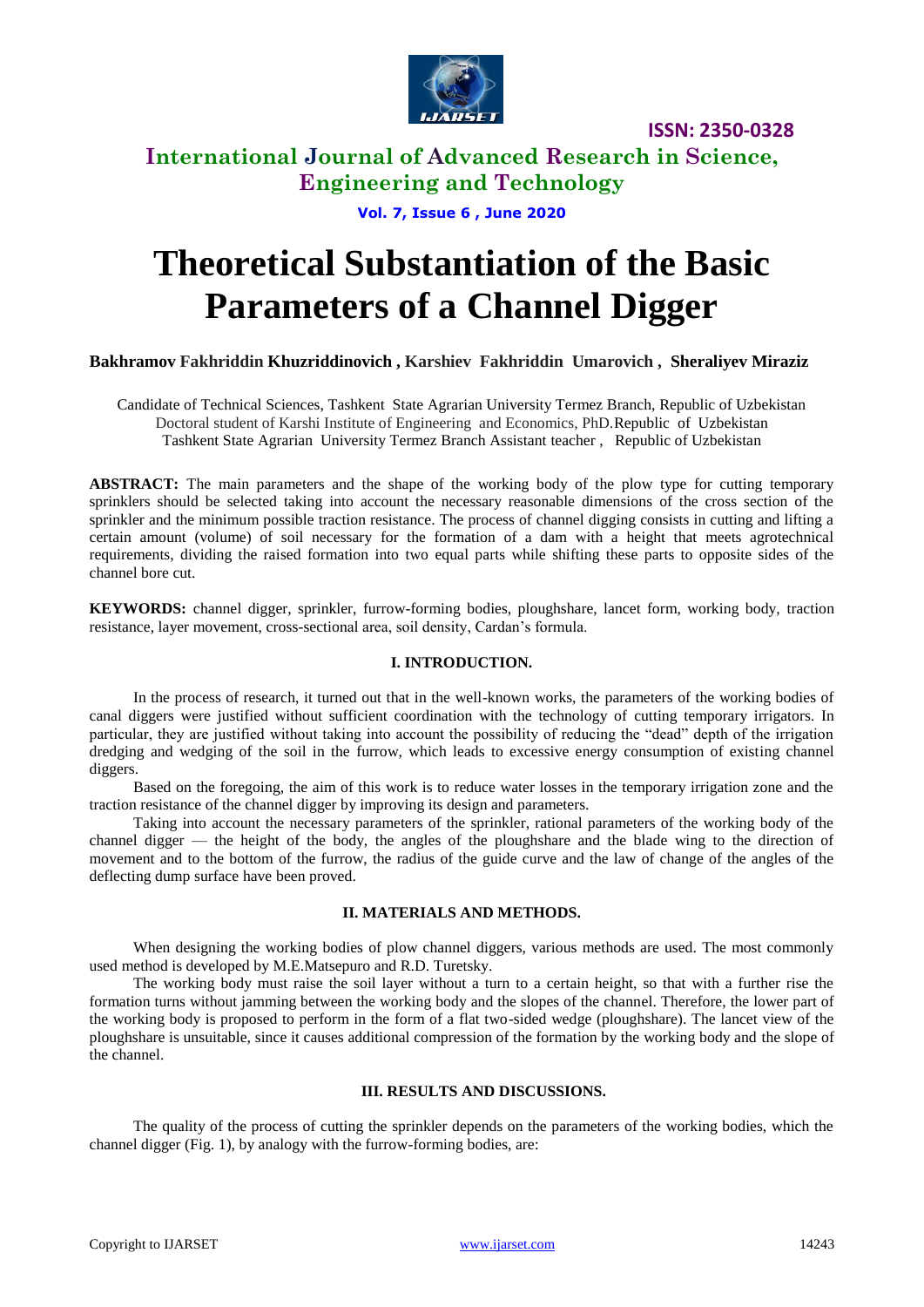

# **International Journal of Advanced Research in Science, Engineering and Technology**

# **Vol. 7, Issue 6 , June 2020**



**Fig. 1.** The main parameters of the working body of the channel digger

- as **Н -** body height;
	- **r** radius of the guide curve;
	- **B –** scope of wings;
	- Ԑ**<sup>ᶺ</sup>** ploughshare installation angle to the bottom of the furrow;
	- $\gamma$  ploughshare installation angle to the direction of movement;
	- $**F**$ **<sub>Kp</sub>** blade installation angle to the bottom of the furrow;

 $\gamma_{\text{kp}}$  – blade wing installation angle to the direction of movement;

- $\mathbf{R}$  tilt angle to the bottom edge of the blade;
- **L** guide curve overhang;
- **L –** wing length;
- **b**<sub>*i*</sub> ploughshare width;
- $\bf{l}$  ploughshare length;

#### **Justification of the required height of the formation (layer)**

The required height of the formation (excluding deformation) is determined from the condition of unobstructed rotation of the layer on the edge of the channel, which is possible (Fig. 2), if



**Fig. 2.** *Scheme for determining the required height of the lower flat part of the working body*

since in this case, the ABCD layer, raised to the position  $A^I$ ,  $B^I$ ,  $C^I$ ,  $D^I$  to a height  $h_1$  will not be in contact with the layer wrapped on the opposite edge when turning on the edge.

Figure 2 shows that

$$
AB = 0.5b + h_{b.o} \text{ ctg } \lambda
$$

as:  $\boldsymbol{b}$  – bottom channel width, m;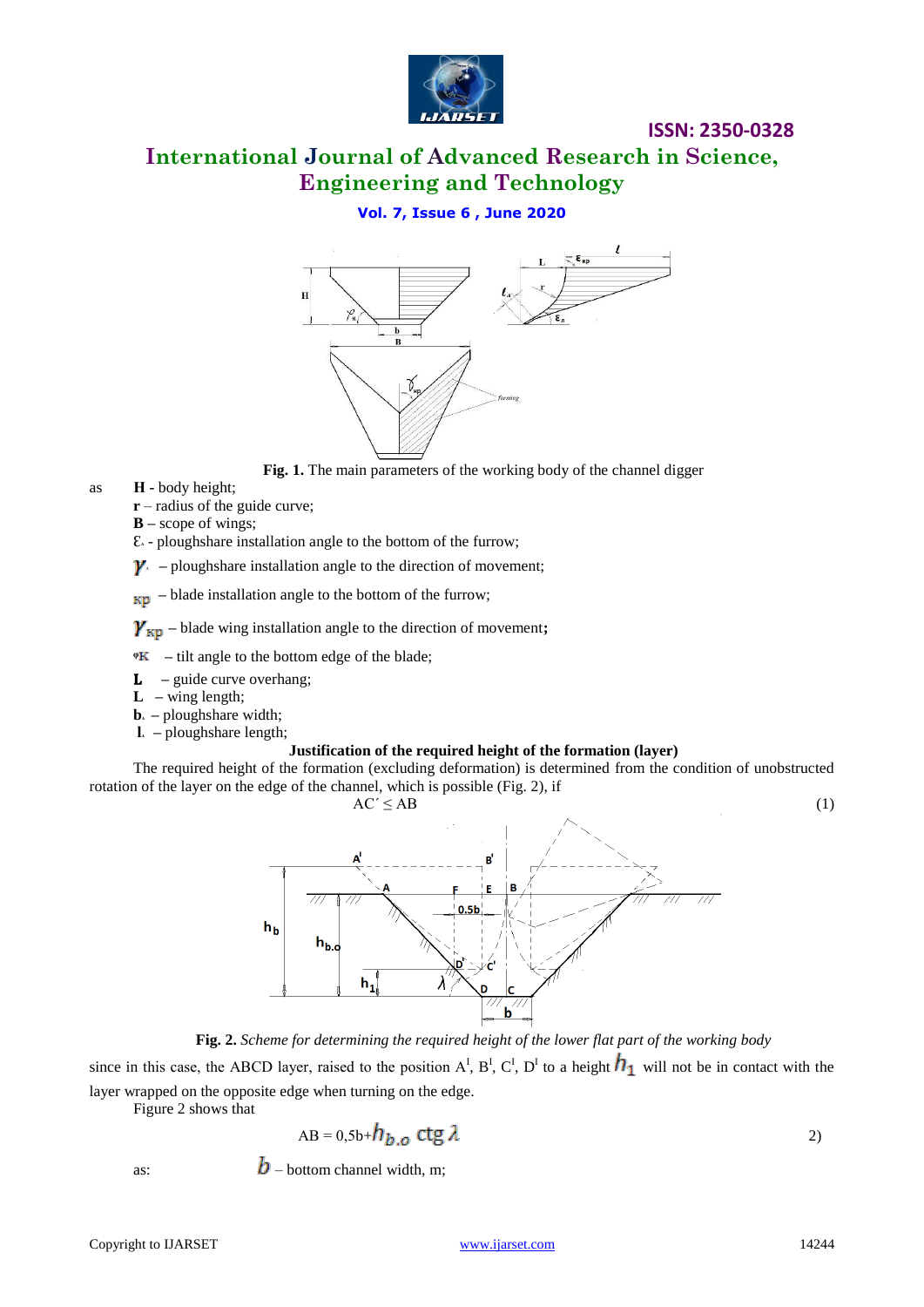

# **International Journal of Advanced Research in Science, Engineering and Technology**

## **Vol. 7, Issue 6 , June 2020**

 $h_{b.o}$  channel depth into recesses, m;

Figure 2 shows that

$$
AC' = \sqrt{(AE)^2 + EC')^2} = \sqrt{(AF + FE)^2 + (B'C' - B'E)^2} =
$$

 $=\sqrt{(h_{b.o} - h_1) \operatorname{ctg} \lambda + 0.5b^2 + (h_{b.o} - h_1)^2}$  (3) Substituting in the equation  $(1)$  the values of AC $\degree$  and AB from equations  $(2)$  and  $(3)$ , we obtain

(1+ctg<sup>2</sup>  $\lambda$ )-  $h_1$  (2 $h_{h,o}$ ctg<sup>2</sup>  $\lambda$  + b ctg  $\lambda$  + 2 $h_{h,o}$ ) +  $h_{h,o}^2$  o

a solution of which gives:

$$
h_1 \ge \frac{2h_{b,o}ctg^2\lambda + b\ ctg\lambda + 2h_{b,o} \pm \sqrt{(2h_{b,o}ctg^2\lambda + b\ ctg\lambda + 2h_{b,o})^2 - 4h_{b,o}^2(1 + ctg^2\lambda) \over 2(1 + ctg^2\lambda)}
$$
 (4)

Since the smallest possible lift height  $h_1$  is required, inequality with a minus sign is accepted for calculation.

Calculations by formula (4) allowed us to determine the following rational value  $\mathbf{h}_1$ :

$$
h_{b.o} = 0.15...0.18 \text{ m}, \ \lambda = 45^{\circ} \text{ m}, \ b = 0.4 \text{ m}, \ h_1 = 0.04...0.06 \text{ m}.
$$

#### **Justification of the angle of installation of the ploughshare to the bottom of the furrow**

As already noted in the first chapter, the lower part of the digging body-share should be made in the form of a

flat straight ploughshare ( $\gamma$  =90<sup>0</sup>).

Studies by a number of authors have shown that for each type of soil, depending on the depth of processing, there is such an optimal value of the angle of the ploughshare installation to the bottom of the furrow, at which the traction resistance of the ploughshare is of the least value.

In the general case, the ploughshare resistance can be represented as:

 $R = R_1 + R_2 + R_3 + R_4,$  (5)

as:  $R_1$  – soil resistance to ploughshare blade penetration;

 $R_2$  – effort, spent on layer deformation;

 $R_3$  – effort, spent on layer movement along ploughshare;

R<sup>4</sup> **–** effort, spent on lifting layer.

We consider the scheme (Fig. 3) of the layer movement along a flat ploughshare without taking into account.



**Fig. 3***.* Scheme of force, acting on a layer of soil and ploughshare

soil resistance to the penetration of the ploughshare blade  $\mathbf{R}_1$ , formation deformation resistance  $\mathbf{R}_2$  and resistance to moving the formation along the ploughshare **R3.**

From the ploughshare side in the cutting zone, the normal force  $N_1$  acts on the formation, which can be decomposed into longitudinal **R** and tangent (along the ploughshare) **Т<sup>1</sup>** components. When moving the soil formation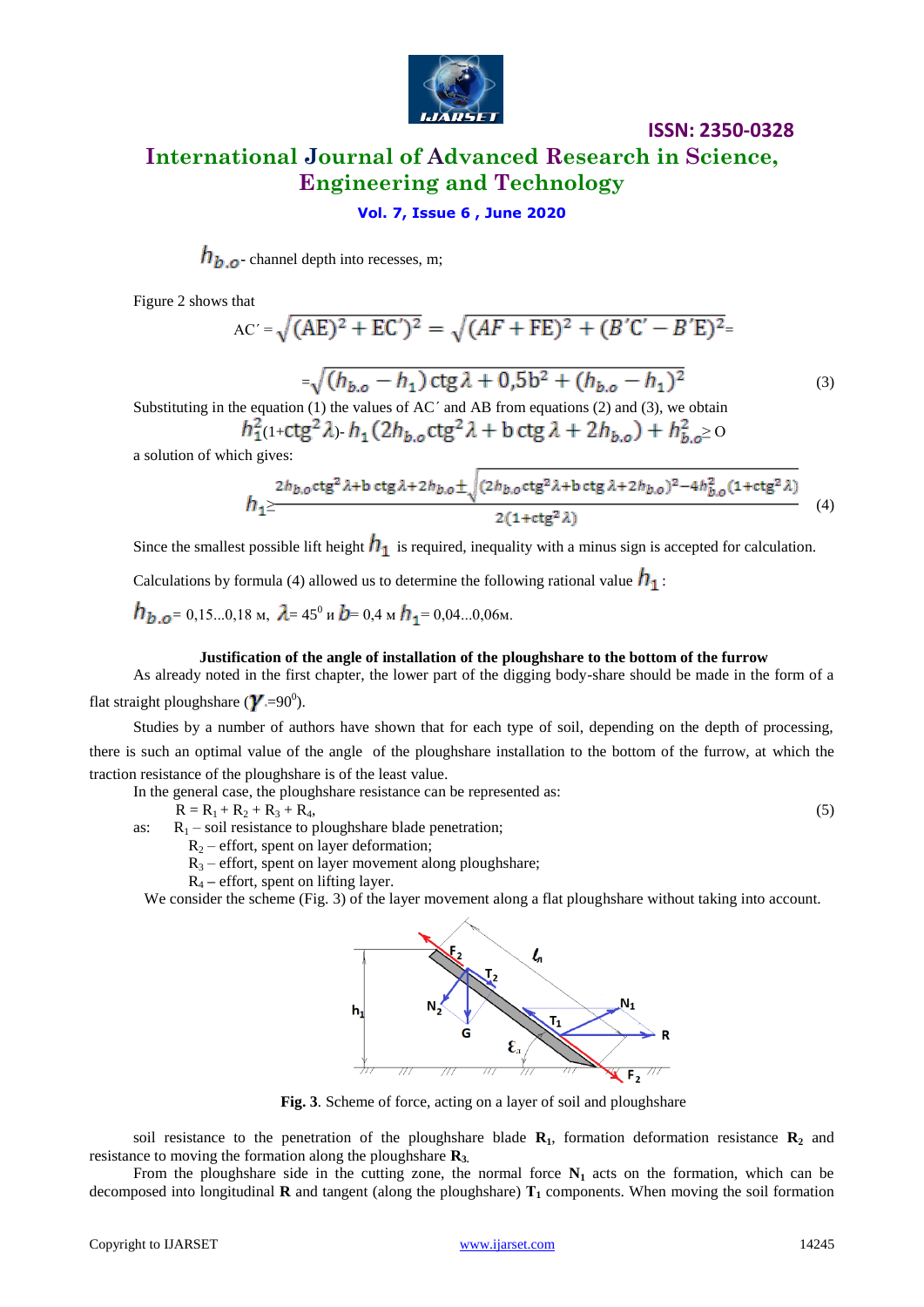

# **International Journal of Advanced Research in Science, Engineering and Technology**

### **Vol. 7, Issue 6 , June 2020**

over the ploughshare, friction force **F<sup>1</sup>** also appears, which prevents the movement of the layer. The value of the force capable of moving the soil along the share is equal to:

$$
P_1 = T_1 - F_1 \tag{6}
$$

It can be seen from Fig. 3 that  $R=N_1 / \sin$ ,  $T_1=N_1$  CLG  $\mu$  F<sub>1</sub>= N<sub>1</sub> tg  $\varphi$ . Substituting the values of  $T_1$   $\mu$  F<sub>1</sub>, we obtain:

$$
P_1 = R_1 \sin(1 - \text{tgtg }\varphi) / \text{tg},\tag{7}
$$

as  $\Phi$ - soil friction angle for metal.

With the steady motion of the soil through the share, the force  $P_1$  is balanced by the tangent component of the formation weight  $\mathbf{T}_2$  and the friction force from the normal component of the weight  $\mathbf{N}_2$ , i.e.

$$
P_1 = T_2 + F_2 \tag{8}
$$

Fig. 3 shows that  $T_2 = G \sin u F_2 = G \text{tg } \varphi$  cos Substituting these values in (8) we obtain:

$$
P_1 = G(\sin + \text{tg } \varphi \text{COS}),\tag{9}
$$

as **G –** weight of the soil layer on the ploughshare. The weight of the layer on the ploughshare, can be taken equal:

$$
G = F l \gamma_{\rm m} K_{\rm cr} g \tag{10}
$$

or

$$
G = F h_1 \gamma_n K_{cr} g / \sin \,, \tag{11}
$$

as  $\boldsymbol{F}$  - formation cross-sectional area;

**-** ploughshare length;

 $\gamma_{\pi}$  - soil density;

**g -** acceleration free fall;

**-** loading factor;

 $h_1$  – height for lifting layer of soil.

Substituting (10) into (9) we obtain:

$$
P_1 = F h_1 \gamma_n K_{cr} g(\sin + t g \, \varphi \cos)/\sin \tag{12}
$$

from equality (7) and (9) it follows that:

$$
R \sin (1 - \text{tg tg }\varphi) / \text{tg} = F h_1 \gamma_n K_{cr} g(\sin + \text{tg }\varphi \cos) / \sin \tag{13}
$$

The decision on R gives the following dependence:

$$
R = F h_1 \gamma_n K_{cr} g t g (+\varphi) / \sin \,. \tag{14}
$$

Formation cross-sectional area for our case can be expressed as follows:

$$
F = h_{b.o}(b) + h_{b.o} \text{ ctg } \lambda
$$

Substituting this expression in (14) we obtain:

$$
R = h_{b.o}(b + h_{b.o} \text{ ctg } \lambda) h_1 \gamma_n K_{cr} g t g (+\varphi) / \sin . \tag{15}
$$

Since the profile of the temporary sprinkler is selected and does not change, and the elevation height remains constant, (2.39) quite realistically reflects the change in traction resistance depending on the angle of ploughshare installation to the bottom of the furrow. Fig. 2.9 shows graphs of this function for various values of the coefficient of friction of soil against steel.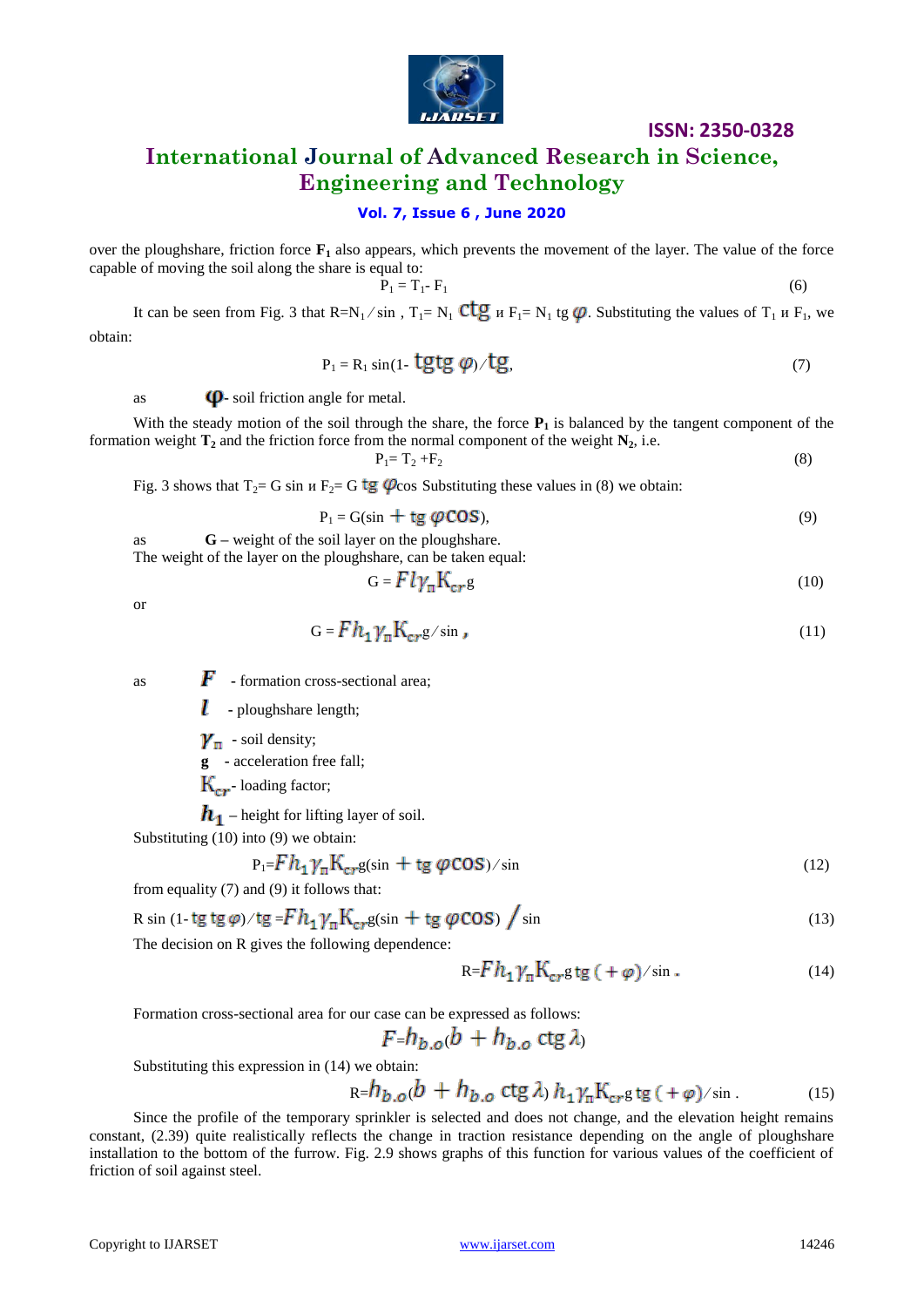

# **International Journal of Advanced Research in Science, Engineering and Technology**

**Vol. 7, Issue 6 , June 2020**

To determine the extreme value of the angle of the ploughshare to the bottom of the furrow, we determine the first derivative of the function:

$$
f\left(\right) = \mathbf{tg}\left(\right) + \boldsymbol{\varphi}\right) / \sin\tag{16}
$$

and then it is equated to zero



**Fig. 4.** The dependence of the component of traction resistance on the angle of installation of the share to the bottom of the furrow at: I-  $\varphi = 20^{\circ}$ ; II-  $\varphi = 30^{\circ}$ ;

After transforming equation (17), we obtain:

tg<sup>3</sup> tg<sup>2</sup> 
$$
\varphi
$$
+tg<sup>3</sup> tg  $\varphi$ tg<sup>2</sup> +2tg<sup>2</sup> - tg  $\varphi$ =0 (18)

Denoting  $x = tg$ ,  $y = tg$   $\varphi$  has

$$
ax3+bx2+cx+d=0
$$
 (19)

as  $a=y^2+1$ ,  $b=y$ ,  $c=2y^2$ ,  $d=-y$ .

Equation of the third degree (19) has one real solution for the discriminant  $D = q^2 + p^3 > 0$ 

as 
$$
q = \frac{b^3}{27a^3} - \frac{bc}{6a^2} + \frac{d}{2a}
$$
;  $p = \frac{3ac - b^2}{9a^2}$ 

A solution to an equation of the third degree can be obtained by reducing equation (2.43) to the form:  $X^3 + 3px + 2q = 0$  (20)

as  $x= z+\frac{b}{3a}$  and using the Cardan's formula we find the real root of the equation:

$$
z = \sqrt[3]{-q + \sqrt{q^2 + p^3}} + \sqrt[3]{-q - \sqrt{q^2 + p^3}}
$$